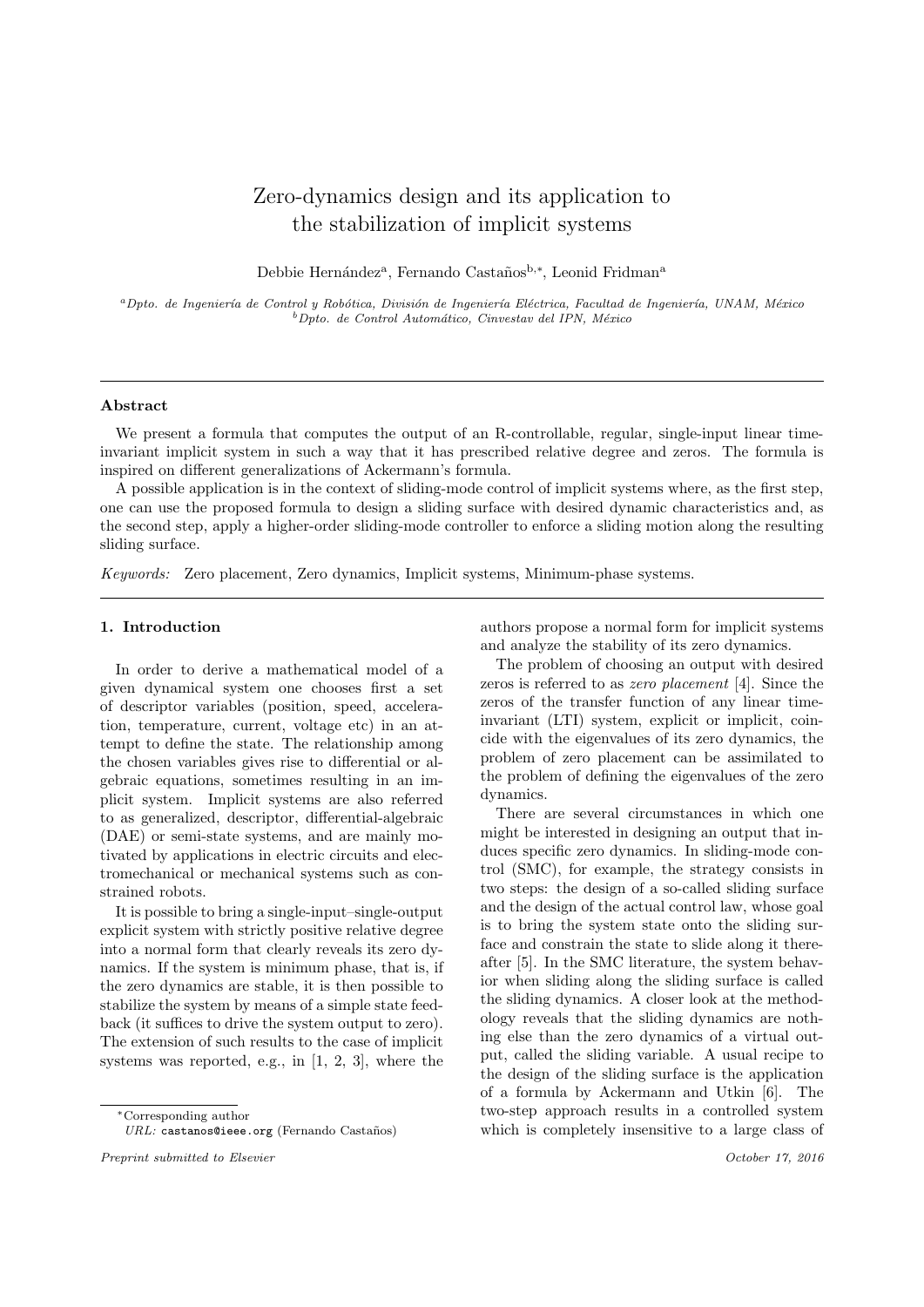external disturbances. From an application point of view, this robustness presents an advantage over the simpler strategy consisting on the application of Ackermann's formula directly (i.e., as opposed to Ackermann-Utkin's formula) in order to specify the eigenvalues of the dynamics on the entire statespace (i.e., as opposed to the lower-dimensional sliding surface).

The original formula by Ackermann and Utkin is restricted to sliding surfaces of co-dimension one, which implies that the sliding variable has relative degree one. This is natural in the context of conventional SMC, since step two requires the sliding variable to have relative degree precisely equal to one. However, modern (higher-order) SMC removes the restriction on the relative degree of the sliding surface in step two. It is then reasonable to adjust step one and aim at sliding surfaces with desired sliding dynamics and of co-dimension higher than one. This motivates the generalization of the formula by Ackermann and Utkin presented in [7]. The objective of this paper is to further extend the formula to the case of regular LTI implicit systems.

A formula to design a stabilizing state feedback for completely controllable (C-controllable) implicit systems, based on Ackermann's formula for explicit systems, can be found in [8]. Such formula does not require the implicit system to be in the socalled Weierstrass or quasi-Weierstrass form. Obviating the need to use Weierstrass' form, which can be thought of as a generalization of Jordan's form, represents an advantage in practical terms, since similarity transformations can sometimes induce large errors in the presence of parameter uncertainties [9]. The formula proposed here is more general, as it works for R-controllable systems (Rcontrollability is weaker than C-controllability) and serves to specify the zero dynamics instead of the system dynamics in the complete state space.

Other than the higher-order SMC application mentioned above, the main result can also be used to design an output such that the system is minimum phase and has relative degree one or zero. The closed loop is thus feedback equivalent to a passive system and any passivity-based techniques can be used to control it.

The paper structure is as follows: In Section 2 we introduce the basic theory for singular systems and state the problem formally. The main result is presented in Section 3. In Section 4 we analyze the implications of our main result in the stabilization problem of implicit systems and present a concrete example. Conclusions and future work are presented in Section 5.

### 2. Preliminaries

Consider the single-input LTI implicit system

$$
E\dot{x} = Ax + Bu \tag{1a}
$$

$$
y = Cx \t{,} \t(1b)
$$

where  $x \in \mathbb{R}^n$  and  $u, y \in \mathbb{R}$  are the state, the control input and the output at time  $t$ , respectively (we omit the time arguments to ease the notation). The matrices  $E, A \in \mathbb{R}^{n \times n}$  and  $B \in \mathbb{R}^{n \times 1}$  are constant and given. We have rank  $E = n_0 < n$ . The output matrix  $C \in \mathbb{R}^{1 \times n}$ , not given a priori, will be specified later.

**Definition 1.** [10] For any two matrices  $E, A \in$  $\mathbb{R}^{n \times n}$ , the pencil  $\lambda E - A$  is called *regular* if the determinant det  $(\lambda E - A)$  does not vanish identically.

If det  $(\lambda E - A) \equiv 0$  or if the matrices are non square, then the pencil is called singular [10]. System (1a) is called solvable if, for any admissible input and any given admissible initial condition, equation (1a) has a unique solution [11]. This happens when the pencil  $\lambda E-A$  is regular [10]. In such a case, the implicit system (1a) is called a regular implicit system.

An implicit system is regular if, and only if, there exist nonsingular matrices  $L$  and  $R$  such that, by applying the coordinate transformation

$$
\begin{bmatrix} x_s \\ x_f \end{bmatrix} = R^{-1}x \ , \quad x_s \in \mathbb{R}^{n_1} \ , \quad x_f \in \mathbb{R}^{n_2} \ ,
$$

and multiplying  $(1a)$  on the left by  $L$  we obtain

$$
\dot{x}_s = A_s x_s + B_s u \tag{2a}
$$

$$
N\dot{x}_f = x_f + B_f u \,, \tag{2b}
$$

where  $N$  is nilpotent with index of nilpotence  $q$ (see [12] for details). System (1a) is called an implicit system with index  $q$ , for short. If the matrices  $A_s$  and N are in Jordan form, then system (2) is said to be in Weierstrass form [10], otherwise, system (2) is said to be in quasi-Weierstrass form [13]. Recall that deg det  $(\lambda E - A) = n_1 < n$ , where the function deg represents the degree of a polynomial [12]. The set of finite eigenvalues of a matrix pair  $(E, A)$  is denoted as  $\Lambda(E, A)$  =  $\{\lambda_1, \lambda_2, \ldots, \lambda_{n_1}\}.$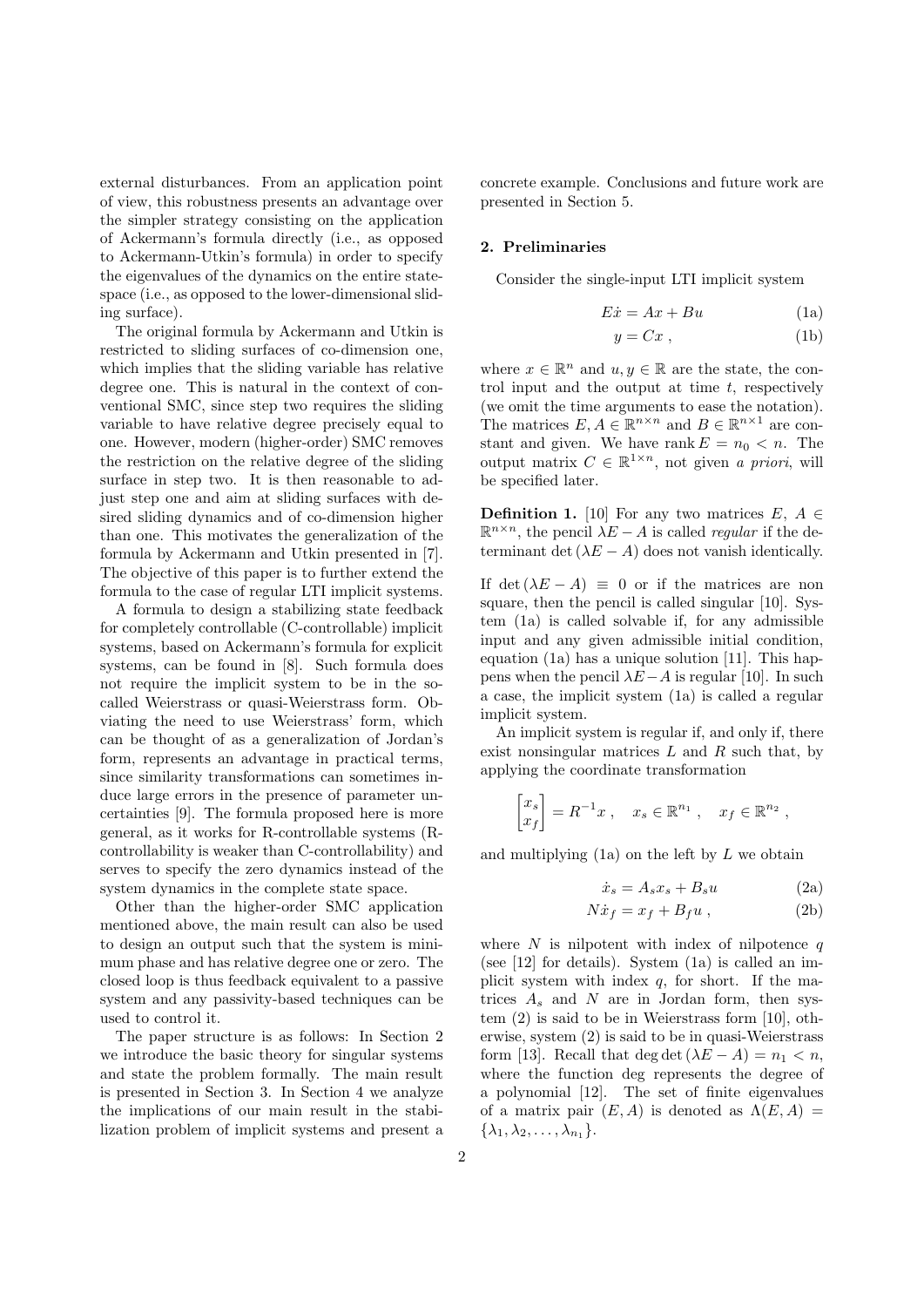The solution of subsystem (2a) can be easily determined from well-known results on explicit systems [14]. The solution of Subsystem (2b) depends affinely on u and its first  $q - 1$  time derivatives  $[12, 15, 11]$ . Let U be the set of admissible input functions. In order to assure the continuity of  $x_f$  we require  $j = \max\left\{i \in \mathbb{N} : \text{Im } B_f \nsubseteq \text{ker } N^i\right\}$ and  $U = C<sup>j</sup>$ , where ker  $N<sup>i</sup>$  is the null space of the matrix  $N^i$  and Im  $B_f$  is the image of  $B_f$ . Notice that  $j \leq q-1$ .

**Definition 2.** [16] A regular pencil  $\lambda \bar{E} - \bar{A}$  is in standard form if there exist scalars  $\alpha$  and  $\beta$  such that  $\alpha \bar{E} + \beta \bar{A} = I$ , where I is the identity matrix.

By definition, for any regular pencil  $\lambda E-A$  there always exists a scalar  $\mu$  such that det  $(\mu E - A) \neq 0$ . Taking any such  $\mu$  and multiplying (1a) on the left by  $L = (\mu E - A)^{-1}$  gives

$$
\bar{E}\dot{x} = \bar{A}x + \bar{B}u . \tag{3}
$$

It is not difficult to verify that the pencil  $\lambda \bar{E} - \bar{A}$ is in standard form for  $\alpha = \mu$  and  $\beta = -1$ . The representation (3) is called a standard form of the regular implicit system (1a) [16]. Thus, for regular systems the assumption of a standard form is always without loss of generality. Also, since (1), (2) and (3) are restricted equivalent systems [12], we have  $\Lambda(E, A) = \Lambda(I, A_s) = \Lambda(E, \overline{A}).$ 

Recall that a single-input–single-output LTI regular implicit system of the form (1) has the transfer function [12]

$$
g(s) = C(sE - A)^{-1}B = \frac{\eta(s)}{\delta(s)},
$$
 (4)

where the polynomials  $\delta(s) = \det(sE - A)$  and  $\eta(s)$  and are the denominator and the numerator after zero–pole cancellation. We define the relative degree of (1) as  $r = \deg \delta(s) - \deg \eta(s)$ .

Now, consider the rational function  $\pi \in \mathbb{C}(s)$ given by [17, 12]

$$
\pi(s) = \frac{1}{\mu - s} \,. \tag{5}
$$

Strictly speaking, since  $\pi$  is not bijective, its inverse does not exist. However, we define  $\pi^{-1} \in \mathbb{C}(s)$  as  $\pi^{-1}(s) = \mu - 1/s$ . Also, we agree that  $\pi(\infty) = 0$ .

**Theorem 1.** [12] Consider a regular system  $(1)$ written in standard form. Let  $g(s)$  be its transfer function. For  $\tau = \pi(s)$  we have

$$
g(\pi^{-1}(\tau)) = C(\pi^{-1}(\tau)\bar{E} - \bar{A})^{-1}\bar{B} = \tau\bar{g}(\tau)
$$
  
with  $\bar{g}(\tau) = C(\tau I - \bar{E})^{-1}\bar{B}$ .

Let us now turn to the questions of stability and controllability.

**Theorem 2.**  $[12, 18]$  The regular implicit system (1a) is stable if and only if  $\Lambda(E, A) \subset \mathbb{C}^-$ , where  $\mathbb{C}^-$  represents the open left-half complex plane.

We shall now introduce the concept of reachable state and characterize the set of all possible states reachable from a zero initial condition. This turns out to be important when distinguishing the different notions of controllability in regular implicit systems.

Definition 3. For a regular implicit system of the form (2), a vector  $x_r \in \mathbb{R}^n$  is said to be reach*able* if there exists an initial condition  $x_s(0)$ , an input  $u(\cdot) \in \mathcal{C}^j$ , and some  $t_1 > 0$  such that  $\left[x_s^{\top}(t_1) \quad x_f^{\top}(t_1)\right] = x_r^{\top}.$ 

Let  $X_t(x_{s0})$  be the set of reachable states at time t from the initial condition  $x_s(0) = x_{s0}$ . Denote by  $X_t = \bigcup_{x_{s0} \in \mathbb{R}^{n_1}} X_t(x_{s0})$  the set of reachable states at time  $t$  from all admissible initial conditions.

Definition 4. [12, 18] The regular system (2) is called R-controllable if, for any prescribed  $t_1 > 0$ ,  $x_{s0} \in \mathbb{R}^{n_1}$  and  $x_r \in X_{t_1}$ , there exists an input  $u(t) \in C^j$  such that the state response of system (2) starting from the initial value  $x_{s0}$  satisfies  $x(t_1) = x_r.$ 

The main results on controllability of regular systems using time-domain analysis are developed in [19, 11, 20, 21]. Let  $\bar{\mathbb{C}}^+$  represent the closed righthalf complex plane. We summarize some results on R-controllability in the following proposition.

Proposition 1. The implicit system (1a) is

1) R-controllable if, and only if,

rank  $[sE - A \quad B] = n \quad \text{for all } s \in \mathbb{C}.$ 

If the implicit system (1a) is in standard form, then it is

2) R-controllable if, and only if,

rank  $[\tau I - \bar{E} \quad \bar{B}] = n$  for all  $\tau \neq 0$ .

Problem. Consider a regular R-controllable sys $tem$  (1a). Let  $l$  be the rank of the controllability matrix of the pair  $(E, B)$ . For a set of m prescribed zeros,  $0 \leq m \leq l-1$ , choose C such that the zeros of the transfer function  $g(s) = C(sE - A)^{-1}B$  are the prescribed ones.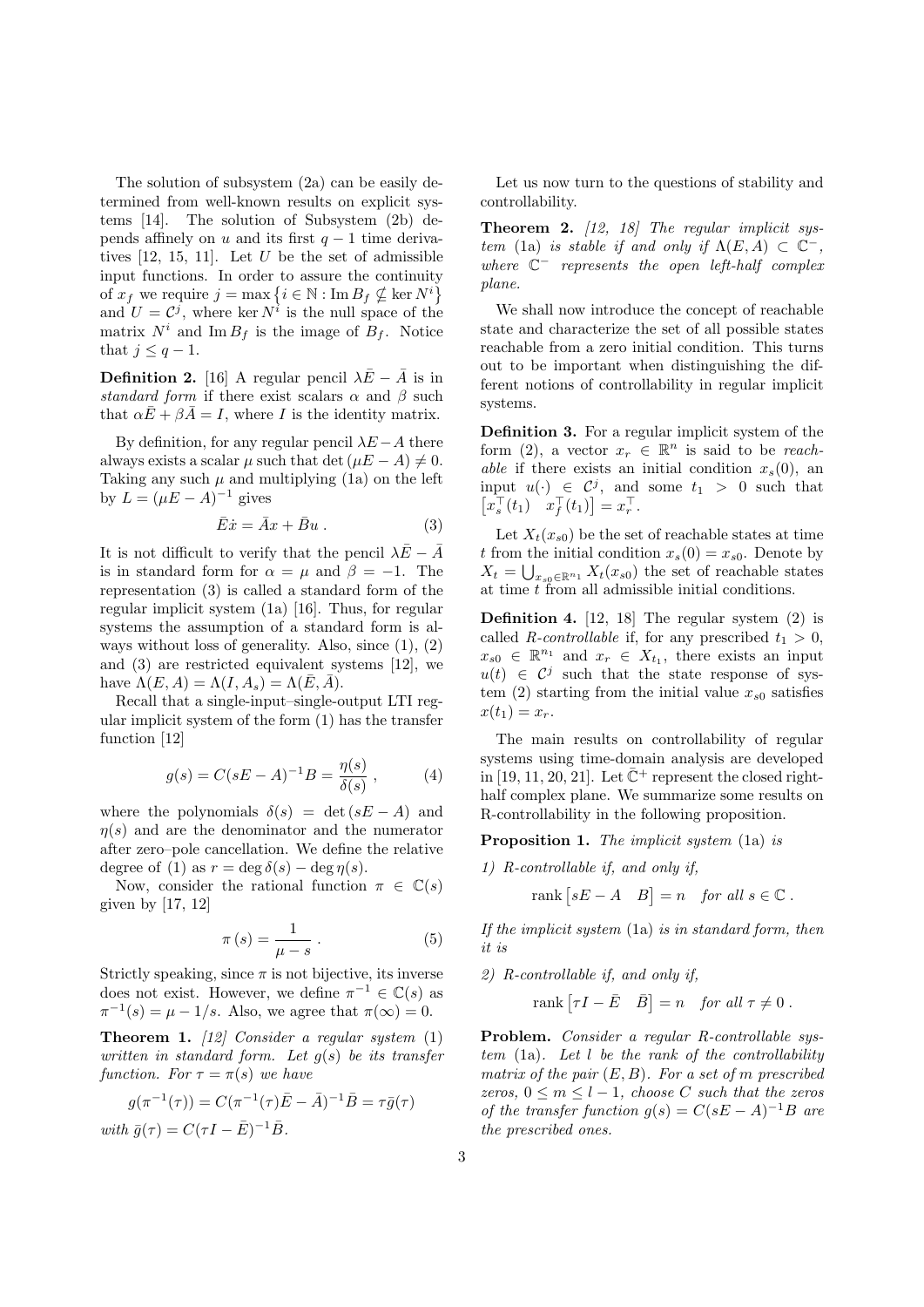As in the case of explicit systems, the stability of the zero dynamics of implicit systems is determined by the location of the zeros of  $g(s)$ . A stability criterion for the zero dynamics of implicit systems is established in [1, Thm. 7.12], from which the following corollary is derived.

Corollary 1. Consider an implicit system of the form (1). The following statements are equivalent:

- (i) The zero dynamics of system  $(1)$  are asymptotically stable.
- (ii) System  $(1)$  is minimum phase, i.e., the transfer function (4) has no zeros in  $\bar{\mathbb{C}}^+$ .

Thus, for stabilization purposes, it is reasonable to place the zeros of  $g(s)$  in  $\mathbb{C}^-$ . The stability of the system can then be assured simply by steering the output to zero.

Let us close this section with the notion of external equivalence.

Definition 5. Two single-input–single-output systems are called externally equivalent if their transfer functions are equal.

### 3. Assignment of the zero-dynamics

In this section we propose a formula to solve the problem stated in the previous section. According to Proposition 1, item 2), its controllability is directly related to the controllability of an explicit representation with system and input matrices  $E$ and  $\bar{B}$ . The main idea is to work with such fictitious system on which well-known results can be applied. The desired properties are then recovered for the original implicit system by means of an inverse transformation. To this end, consider the system

$$
\dot{\xi} = \bar{E}\xi + \bar{B}u . \tag{6}
$$

Let  $P$  be the controllability matrix of the pair  $(\bar{E}, \bar{B}), P = [\bar{B} \quad \bar{E} \bar{B} \quad \cdots \quad \bar{E}^{n-1} \bar{B}],$  and let l be its rank. Let m be any integer satisfying  $0 \le m \le$  $l-1$ . We will show that it is possible to assign m finite zeros to the transfer function. More precisely, let  $\Gamma = \Gamma_f \cup \Gamma_i$ , where

$$
\Gamma_f = \{s_1, \ldots, s_m\}
$$
 and  $\Gamma_i = \underbrace{\{\infty, \ldots, \infty\}}_{l-1-m}$ 

are, respectively, the set of finite and infinite desired zeros of the transfer function, where the members are counted with multiplicity. We assume that  $\mu \notin \Gamma_f$ , which is not restrictive since the set of admissible  $\mu$ 's is dense. Define the polynomial

$$
\eta^f(s) = \prod_{i=1}^m (s - s_i)
$$

and note that its set of roots is  $\Gamma_f$ . Also, define the polynomials  $\gamma^f(\tau) = \tau^m \cdot (\eta^f \circ \pi^{-1}(\tau))$  (the symbol '◦' denotes composition) and

$$
\gamma(\tau) = \tau^{(l-1)-m} \gamma^f(\tau) . \tag{7}
$$

Note that  $\gamma^f(\tau)$  has degree m and that its set of roots is  $\pi(\Gamma_f)$ , with  $\pi$  defined in (5). The polynomial  $\gamma(\tau)$  has degree  $l-1$ , and its set of roots is  $\pi(\Gamma)$ .

According to Kalman's decomposition theorem [14, 17], there exists a coordinate transformation  $\hat{\xi} = Q^{-1}\xi$  such that system (6) is brought to the form

$$
\dot{\hat{\xi}} = \hat{E}\hat{\xi} + \hat{B}u \tag{8}
$$

with

$$
\hat{\xi} = \begin{bmatrix} \xi_C \\ \xi_{\hat{C}} \end{bmatrix}
$$
,  $\hat{E} = \begin{bmatrix} E_C & E_{12} \\ 0 & E_{\bar{C}} \end{bmatrix}$  and  $\hat{B} = \begin{bmatrix} B_C \\ 0 \end{bmatrix}$ ,

where the pair  $(E_C, B_C)$  defines an *l*-dimensional controllable subsystem with state  $\xi_C$  and controllability matrix  $P_C$  (that is, rank  $P = \text{rank } P_C = l \leq$ n). The pair  $(E_{\bar{C}}, 0)$  is of course uncontrollable. The matrix  $Q$  is chosen as

$$
Q = \begin{bmatrix} q_1 & \cdots & q_l & q_{l+1} & \cdots & q_n \end{bmatrix}, \qquad (9)
$$

where the vectors  $\{q_1, \ldots, q_l\}$  correspond to the first  $l$  linearly independent columns of  $P$ , that is,

$$
q_i = \bar{E}^{i-1} \bar{B}
$$
 for  $i = 1, ..., l$ , (10)

and the remaining columns are chosen so that  $Q$  is nonsingular.

Lemma 3. Consider a system of the form  $(6)$  and suppose that the transformation  $\hat{\xi} = Q^{-1}\xi$  with (10) is used to bring it to the form (8). Then, the controllability matrix of the pair  $(E_C, B_C)$  is equal to the identity.

Lemma 4. Consider a system of the form (6) with controllability matrix of rank l and suppose that the transformation  $\hat{\xi} = Q^{-1}\xi$  with (10) is used to bring it to the form  $(8)$ . Let  $\tilde{d}_i$  be the l-dimensional row vector with the ith component equal to one and the rest of the components equal to zero. If

$$
\hat{C} = \begin{bmatrix} \bar{d}_l & 0_{n-l} \end{bmatrix} \gamma(\hat{E}) , \qquad (11)
$$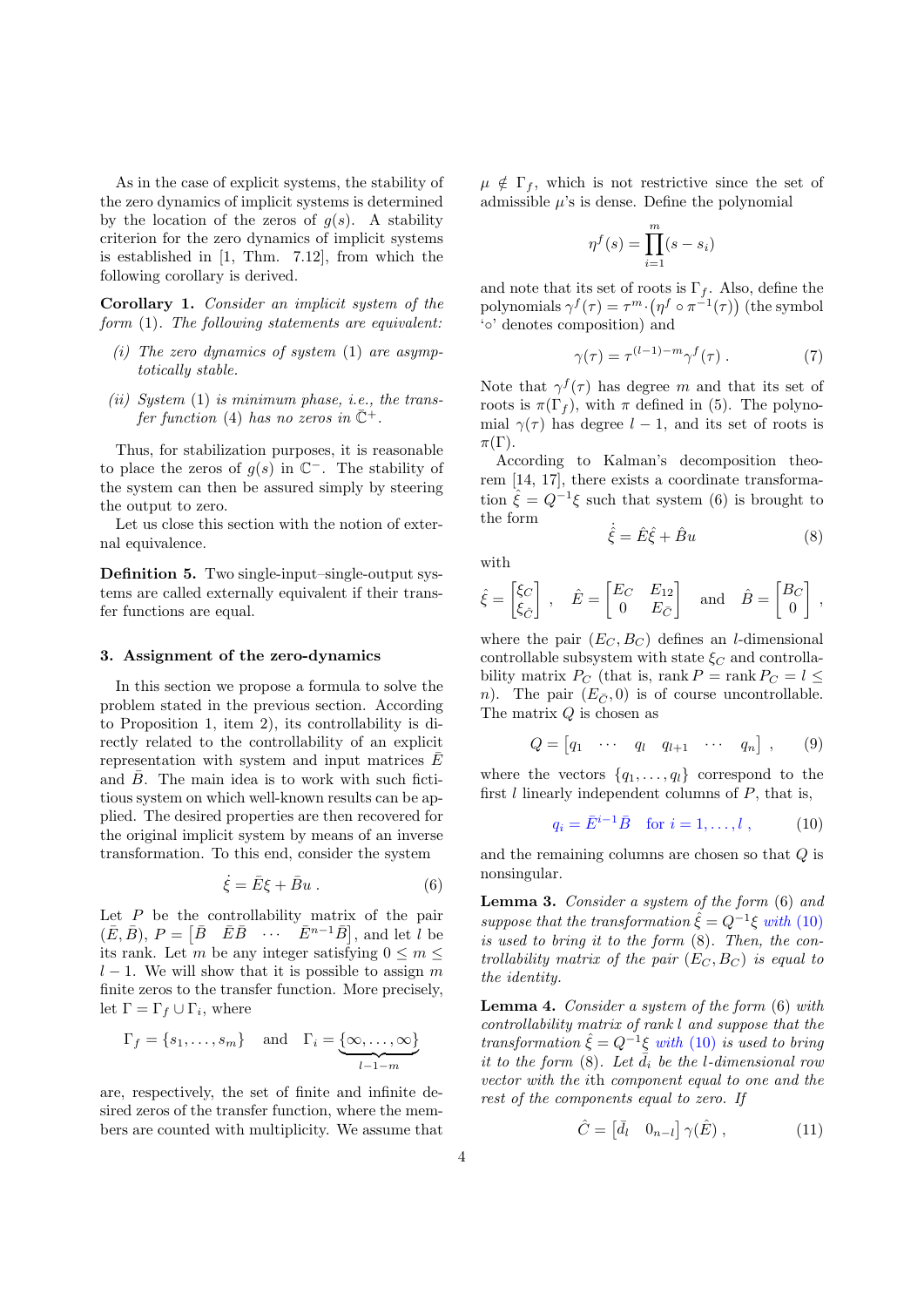then the zeros of the transfer function

$$
\hat{g}(\tau) = \hat{C}(\tau I - \hat{E})^{-1} \hat{B}
$$

are the roots of the polynomial  $\gamma(\tau)$ .

PROOF. From the block triangular structure of  $\hat{E}$ and the block form of  $\hat{B}$  we have

$$
\hat{C} = \begin{bmatrix} \bar{d}_l & 0_{n-l} \end{bmatrix} \gamma \left( \begin{bmatrix} E_C & E_{12} \\ 0 & E_{\bar{C}} \end{bmatrix} \right) = \begin{bmatrix} C_C & * \end{bmatrix}
$$

and  $\hat{g}(\tau) = C_C(\tau I - E_C)^{-1} B_C$  with  $C_C = \bar{d}_l \gamma(E_C)$ . By the main result of [7] and the fact that  $P_C = I$ , we have

$$
\hat{g}(\tau) = \frac{\gamma(\tau)}{\det(\tau I - E_C)}.
$$

Theorem 5 (Main result). Consider a regular Rcontrollable system (1a) and suppose, without loss of generality, that it is written in standard form. Let l be the rank of the controllability matrix of the pair  $(\bar{E}, \bar{B})$  and let

$$
C = \begin{bmatrix} \bar{d}_l & 0_{n-l} \end{bmatrix} Q^{-1} \gamma(\bar{E}) , \qquad (12)
$$

with Q as in (9), (10),  $\gamma$  as in (7) and  $\bar{d}_l$  as in Lemma 4. Then, the transfer function of  $(1)$  takes the form

$$
g(s) = \frac{\eta^f(s)}{\det(s\bar{E} - \bar{A})}.
$$
 (13)

PROOF. Consider the fictitious system  $(6)$ . The transformation  $\hat{\xi} = Q^{-1}\xi$  induces the controllableuncontrollable decomposition (8). We know from Lemma 4 that the output matrix (11) places the zeros of the transfer function  $\hat{g}(\tau)$  at Γ. To recover the system representation in the original coordinates  $\xi$ , we use  $C = \hat{C}Q^{-1}$  and  $\gamma(\hat{E}) = Q^{-1}\gamma(\bar{E})Q$  to obtain (12). In other words, the numerator of  $\bar{g}(\tau)$  is  $\gamma(\tau)$ .

Since the system is R-controllable, the uncontrollable poles can only be the ones at infinity, and such poles are mapped to zero by  $\pi$ . That is,

$$
\det(\tau I - \bar{E}) = \tau^{n-l} \det(\tau I - E_C)
$$

(see Proposition 1, point 2)). Thus, the transfer function of

$$
\dot{\xi} = \bar{E}\xi + \bar{B}u
$$

$$
v = C\xi
$$

can be written as

$$
\bar{g}(\tau) = \frac{\gamma(\tau)}{\det(\tau I - E_C)} = \frac{\tau^{n-l}\gamma(\tau)}{\det(\tau I - \bar{E})}.
$$

It follows from Theorem 1 that the transfer function of the regular implicit system (1) is

$$
g(\pi^{-1}(\tau)) = \tau \frac{\tau^{n-l} \left( \tau^{l-m-1} \gamma^f(\tau) \right)}{\det(\tau I - \bar{E})} = \frac{\tau^{n-m} \gamma^f(\tau)}{\det(\tau I - \bar{E})}.
$$

By using the definition of  $\gamma^f$  we obtain

$$
g(\pi^{-1}(\tau)) = \frac{\tau^n \left(\eta^f \circ \pi^{-1}(\tau)\right)}{\det(\tau I - \bar{E})}
$$

$$
= \frac{\tau^n \left(\eta^f \circ \pi^{-1}(\tau)\right)}{\tau^n \det\left((\mu - \frac{1}{\tau})\bar{E} - \bar{A}\right)} ,
$$

where the last equality follows from the fact that  $I = \mu \bar{E} - \bar{A}$ . Since  $s = \pi^{-1}(\tau) = \mu - 1/\tau$ , we have (13).

By using (12) it is possible to choose the output of a single-input implicit system such that its transfer function,  $q(s)$ , is improper (if  $l - 1 \ge m \ge n_1$ ) or proper (if  $n - 1 \geq m$ ). Furthermore, if  $n_1 > m$ , then  $g(s)$  is strictly proper with relative degree  $r =$  $n_1 - m > 0$ .

## 4. Stabilization of minimum-phase implicit systems

In this section we discuss the implications of Theorem (12) in the context of stabilization of implicit systems.

According to the following corollary, a regular implicit system with strictly positive relative degree can be expressed in a block triangular form in which one of the subsystems is completely accountable for the transfer function.

Corollary 2.  $[22, Lem. 2, Thm. 1] Consider a$ regular system (1) with strictly positive relative degree. There exist two unitary matrices R and L such that the transformation

$$
\begin{bmatrix} x_1 \\ x_2 \end{bmatrix} = R^{-1}x ,
$$

together with premultiplication of  $(1)$  by  $L$ , gives the externally equivalent system

$$
E_{11}\dot{x}_1 = A_{11}x_1 + B_1u \tag{14a}
$$

$$
E_{21}\dot{x}_1 + E_{22}\dot{x}_2 = A_{21}x_1 + A_{22}x_2 + B_2u \quad (14b)
$$

$$
y = C_1 x_1 , \qquad (14c)
$$

where  $x_1 \in \mathbb{R}^{n_1}$ ,  $x_2 \in \mathbb{R}^{n_2}$  with  $n_1+n_2=n$  and  $E_{11}$ nonsingular. Furthermore, the transfer function is

$$
g(s) = C(sE - A)^{-1}B = C_1(sE_{11} - A_{11})^{-1}B_1.
$$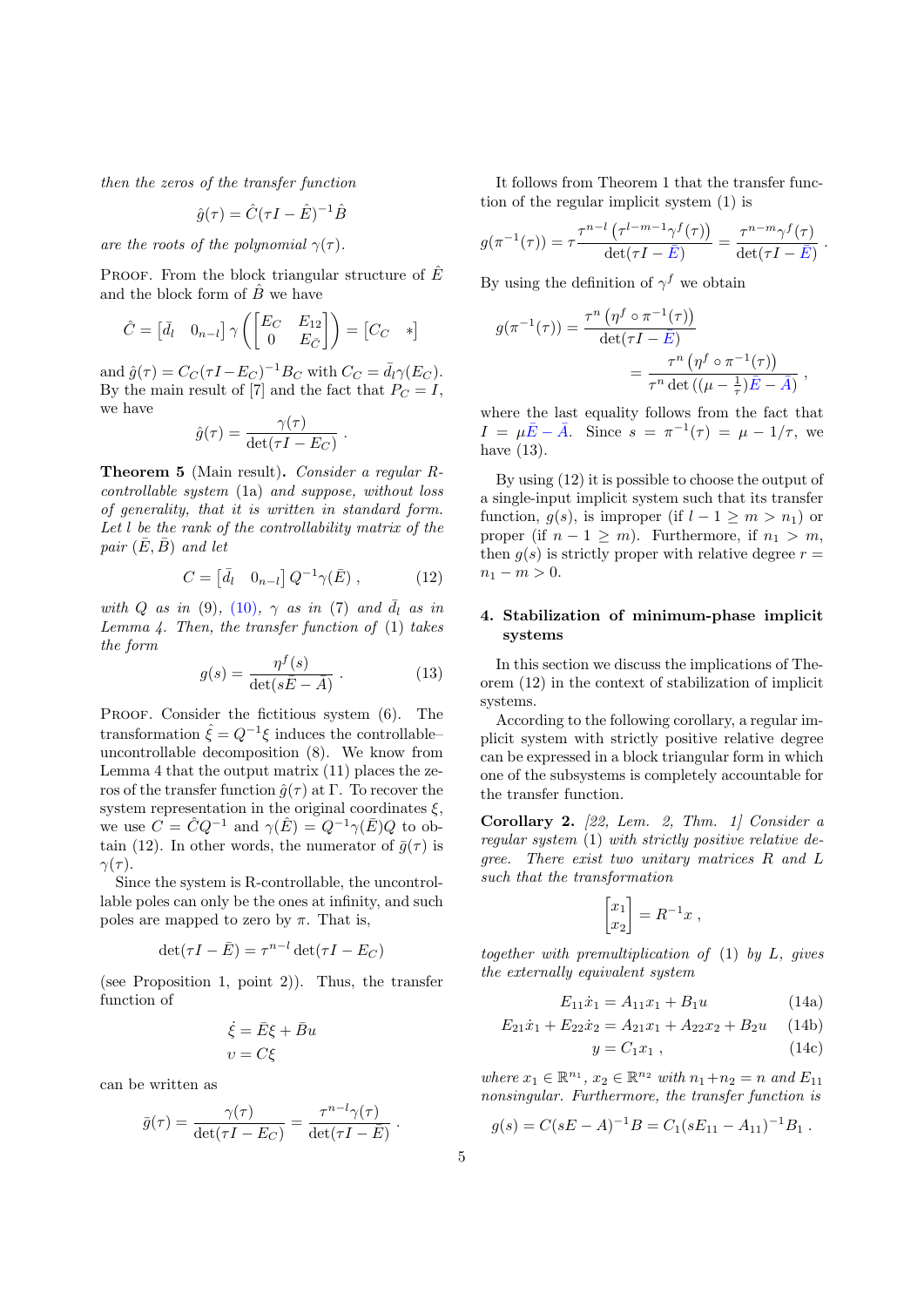Note that the invertibility of  $E_{11}$  enables the possibility to realize the transfer function using an explicit system. See [3] for related results in a behavioral context.

Recall that, if an explicit LTI system is minimum phase, then it can be easily stabilized by designing a state feedback that steers the output to zero [23, pp. 263]. The state of the closed-loop system, together with the input, then go asymptotically to zero.

It is thus clear from Corollary 2 that, if the output of (1) is chosen such that the system has a strictly positive relative degree and that, if the zeros of the transfer function  $(4)$  are contained in  $\mathbb{C}^-$ , then the zero dynamics of system (1) are asymptotically stable and the output and its derivatives  $\dot{y}, \ddot{y}, \dots, y^{(r-1)}$  can be expressed as functions of the substate  $x_1$ . The latter is useful for constructing an admissible input  $u$  capable of steering the output (1b) to zero.

#### Example: higher-order sliding-mode control

#### Consider the implicit system

$$
\begin{bmatrix} 0 & 1 & 0 \\ 0 & 0 & 1 \\ 0 & -\frac{1}{2} & \frac{3}{2} \end{bmatrix} \dot{x} = -\begin{bmatrix} 1 & 0 & 0 \\ 0 & 1 & 0 \\ 0 & 0 & 1 \end{bmatrix} x + \begin{bmatrix} 0 \\ 0 \\ \frac{1}{2} \end{bmatrix} (u+w) ,
$$

where  $w \in \mathbb{R}$  is the external perturbation at time t. We have  $\det(sE - A) = s^2 + 3s + 2$ . Thus, the system is regular,  $n_1 = 2$ ,  $n_2 = 1$  and  $q = 1$ . Actually, this system is in standard form for  $\mu = 0$ . Clearly, rank  $P = \text{rank} [B \quad EB \quad E^2B] = 3$ . Since  $q = 1$ , we have  $j = 0$ , so the system has well-defined solutions for  $u \in \mathcal{C}^0$ . Suppose we want to design an output of relative degree one. Let  $s_1 = -1.5$  be the desired eigenvalue for the zero dynamics, we then have  $\eta^f(s) = s + 1.5$ . Application of (12) with the polynomial  $\gamma(\tau) = \tau(1.5\tau - 1)$  gives  $C =$  $\begin{bmatrix} 0 & -2 & 3 \end{bmatrix}$ . Thus, the system has relative degree  $r = 1$  with respect to the output  $y = Cx$ , which can be verified with the transfer function

$$
g(s) = C(sE - A)^{-1}B = \frac{2(s + 1.5)}{(s^2 + 3s + 2)}.
$$

If we set

$$
L = \begin{bmatrix} 0 & 1 & 0 \\ 0 & 0 & 1 \\ -1 & 0 & 0 \end{bmatrix}, \quad R = \begin{bmatrix} 0 & 0 & 1 \\ -0.52 & 0.85 & 0 \\ 0.85 & 0.52 & 0 \end{bmatrix}
$$

in Corollary 2, we then obtain an implicit representation of the form (14) with

$$
LER = \begin{bmatrix} 0.85 & 0.52 & 0 \\ 1.54 & 0.35 & 0 \\ 0.52 & -0.85 & 0 \end{bmatrix},
$$

$$
CR = \begin{bmatrix} 3.6 & -0.15 & 0 \end{bmatrix}
$$

and

$$
LAR = \begin{bmatrix} 0.52 & -0.85 & 0 \\ -0.85 & -0.52 & 0 \\ 0 & 0 & 1 \end{bmatrix}, \quad LB = \begin{bmatrix} 0 \\ 0.5 \\ 0 \end{bmatrix}.
$$

It is easy to see that

$$
g(s) = C_1(sE_{11} - A_{11})^{-1}B_1 = \frac{2s+3}{s^2+3s+2}
$$

.

Note also that  $LL^{\top} = RR^{\top} = I$ , which confirms that it is possible to obtain block triangular forms by means of a unitary equivalent transformation (this represents an advantage in terms of structural robustness).

To robustly steer  $x$  to the origin (i.e., irrespective of the perturbation  $w$ ), we propose a control strategy based on higher-order sliding-mode control — specifically, on the super twisting algorithm (STA) [24]. The STA provides and absolutely continuous control signal and exactly compensates perturbations which are Lipschitz in time, at least theoretically. The STA takes the form

$$
u(t) = -k_1 |y(t)|^{\frac{1}{2}} \operatorname{sign}(y(t)) - \int_{0}^{t} k_2 \operatorname{sign}(y(\tau)) d\tau.
$$

Fig. 1 shows the system's response for the initial conditions  $[x_2(0) \quad x_3(0)]=\begin{bmatrix} -1 & 1 \end{bmatrix}$  and a perturbation  $w(t) = \sin(t)$ , which satisfies the Lipschitz condition in time. The gains were set as  $k_1 = 7$ ,  $k_2 = 2$ . One can see that all state variables go to zero and the virtual output does it in finite time, in spite of the perturbations.

## 5. Conclusions and future work

The main result of this paper is a formula for designing a system output such that the system has the prescribed relative degree and zero dynamics with prescribed eigenvalues. The system is not required to be in Weierstrass form, which would require the use of Jordan forms that can only be obtained using numerically unstable algorithms [9]. A